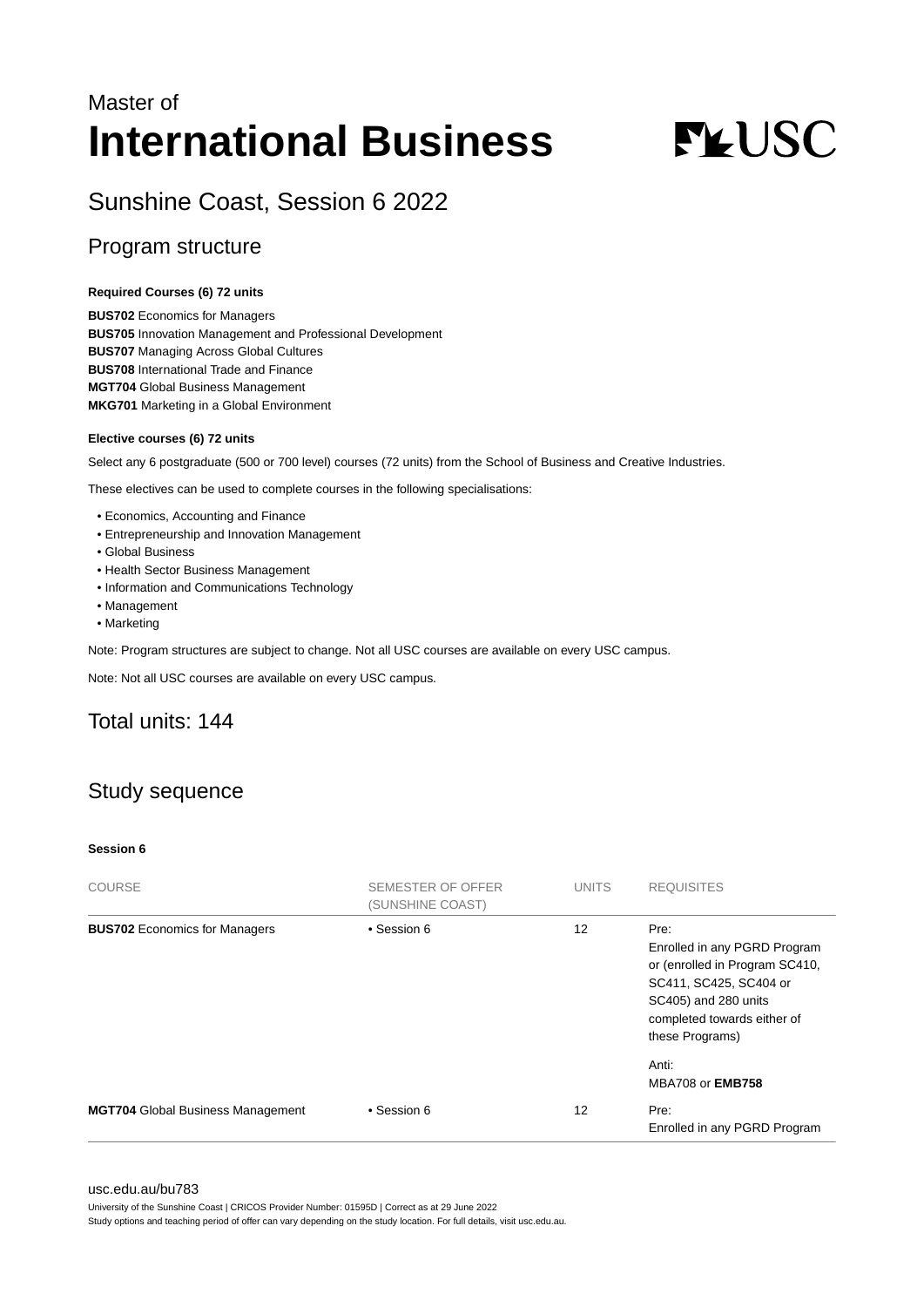#### **Session 7**

| <b>COURSE</b>                                                       | SEMESTER OF OFFER<br>(SUNSHINE COAST) | <b>UNITS</b> | <b>REQUISITES</b>                    |
|---------------------------------------------------------------------|---------------------------------------|--------------|--------------------------------------|
| <b>BUS705</b> Innovation Management and<br>Professional Development | • Session 2, Session 7                | 12           | Pre:<br>Enrolled in any PGRD Program |
|                                                                     |                                       |              | Anti:<br><b>MBA701 or EMB751</b>     |

PLUS select 1 postgraduate level elective or specialisation course from the School of Business and Creative Industries.

#### **Session 1**

| <b>COURSE</b>                                   | SEMESTER OF OFFER<br>(SUNSHINE COAST) | <b>UNITS</b> | <b>REQUISITES</b>                    |
|-------------------------------------------------|---------------------------------------|--------------|--------------------------------------|
| <b>MKG701</b> Marketing in a Global Environment | • Session 1, Session 3                | 12           | Pre:<br>Enrolled in any PGRD Program |
|                                                 |                                       |              | Anti:<br>MBA702 and MBA726           |

PLUS select 1 postgraduate level elective or specialisation course from the School of Business and Creative Industries.

#### **Session 3**

| <b>COURSE</b>                                 | SEMESTER OF OFFER<br>(SUNSHINE COAST) | <b>UNITS</b> | <b>REQUISITES</b>                    |
|-----------------------------------------------|---------------------------------------|--------------|--------------------------------------|
| <b>BUS707</b> Managing Across Global Cultures | • Session 3                           | 12           | Pre:<br>Enrolled in any PGRD Program |
|                                               |                                       |              | Anti:<br>MBA723 or <b>EMB773</b>     |
| <b>BUS708</b> International Trade and Finance | • Session 1, Session 3, Session 7     | 12           | Pre:<br>Enrolled in any PGRD Program |

#### **Session 6**

Select 2 postgraduate level electives or specialisation courses from the School of Business and Creative Industries.

#### **Session 7**

Select 2 postgraduate level electives or specialisation courses from the School of Business and Creative Industries.

## Program requirements and notes

#### Program requirements

In order to graduate you must:

• Successfully complete 144 units as outlined in the Program Structure